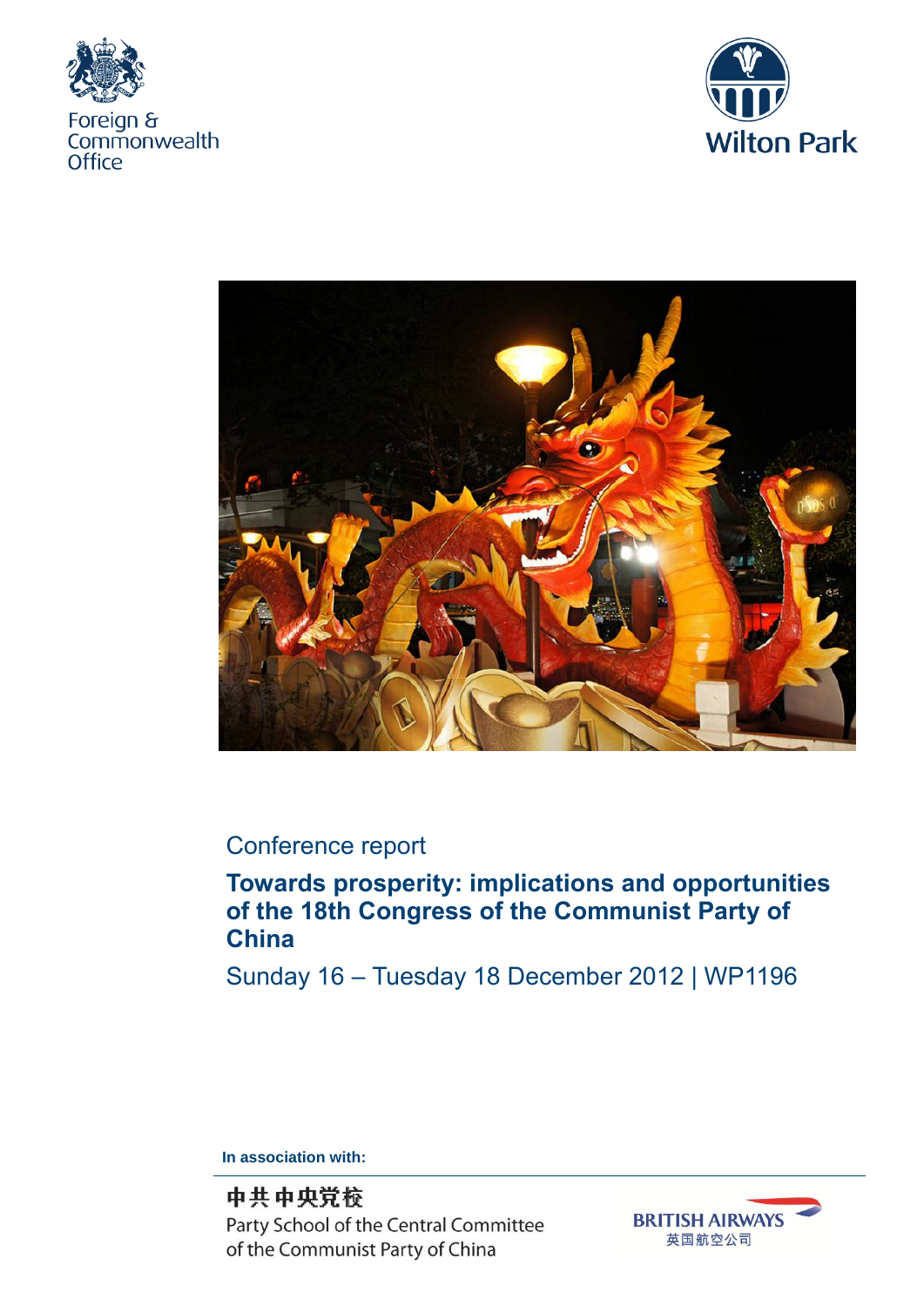

# Conference report

# **Towards prosperity: implications and opportunities of the 18th Congress of the Communist Party of China**

# Sunday 16 – Tuesday 18 December 2012 | WP1196

## **Key points**

- China is shifting the focus of its growth-led economic policy towards social policy.
- Chinese people want the same things as those in the West better education, a more stable society, higher income, more reliable welfare, improved health care, housing and a cleaner environment.
- Harmonious development rests on meeting the aspirations of a more diverse and demanding population and reducing inequality created by rapid growth.
- The new leadership is seen as more powerful, more purposeful, more reformist and more willing to listen.
- China aims to provide a social security system that covers all but needs to find a way to pay for it.
- Reforming the *hokou s*ystem, which divides urban and rural dwellers, is a priority.
- China wants to seize the opportunity presented by the change of leadership and press ahead with structural reforms - of state-owned enterprises (SOEs) and the financial and legal systems in particular.
- Chinese companies should expand their overseas presence, enhance their cooperation in an international environment and develop a number of world class operations.
- Ecological concerns are now a mainstream concern incorporated in economic and urban planning.
- Improving the rule of law, and developing its own rules-based system, can help China compete globally and create a more equal and harmonious society.
- The West needs to be modest about its own system and show that democratic capitalism can be both virtuous and effective.
- Both have much to learn from each other but engagement between China and the West may often get harder before it gets easier as both sides adjust to changing strategic and economic realities.
- The key is to manage these differences successfully.

"China is living through the best of times; the worst of times."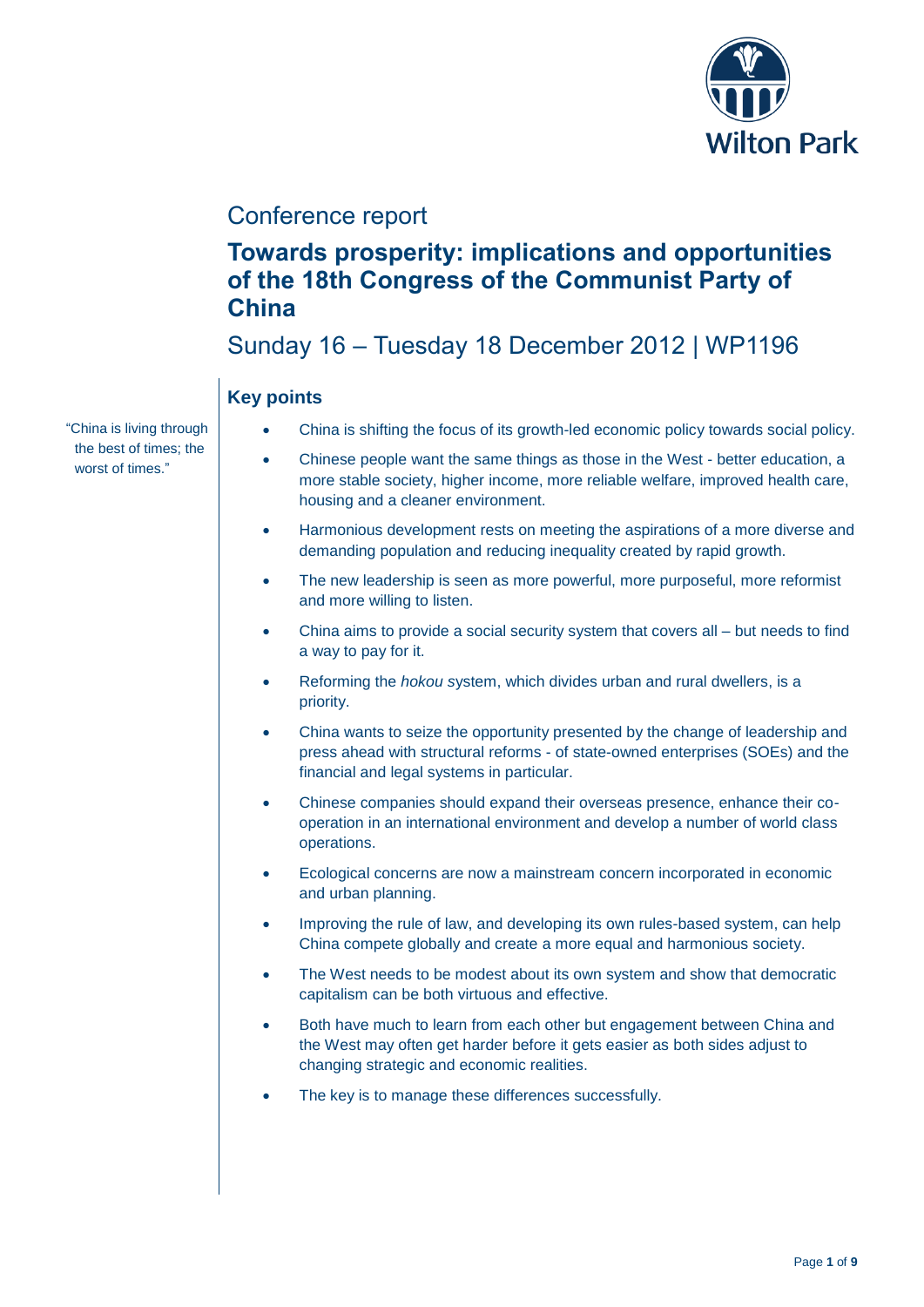## **Introduction**

- 1. Within 30 years of opening up and starting to introduce market reforms China has grown to be the second largest economy in the world. It is rightly proud of having lifted 600 million people out of poverty and of progress in developing both its society and economy.
- 2. But the inequalities that have arisen as a result; the growing and disparate aspirations of its people and calls from the outside world for China to assume a more prominent role in global affairs have led to considerable, and conflicting, pressures on the leadership.
- 3. The difficulties of managing these prompted one Chinese participant to quote Charles Dickens' description of the French revolution and say that China was living through "the best of times; the worst of times".
- 4. The conference agreed that it wasn't easy to predict how China would develop under the leadership of Xi Jinping - who was confirmed as General Secretary of the Party at the 18th Party Congress held a few weeks previously - and of Li Keqiang who is both China's Premier and the leading figure behind its economic policy.
- 5. The last 10 years of economic boom had been a "lost decade" in which many problems remained unresolved and crucial reforms did not materialise - and there was no guarantee that the coming decade would be different.
- 6. Dealing with the disparities of wealth caused by rapid growth; the effect on the environment; the uneven pace of development across the country and the impact of migration to the cities, which created an underclass of people not registered to live there, was far from easy especially now that growth was slowing.
- 7. China still saw itself as a developing country but faced the pressures of a developed one. The Chinese economy remained out of balance – with an under-developed domestic market and too much reliance on exports. It was "like a jacket made from hyper-fabric but the shirt underneath is covered with patches".
- 8. But, with the country at a crucial stage in its economic and social development, there were reasons for optimism. The new leadership was seen as more powerful, more purposeful; more reformist and more willing to listen.
- 9. It was clear that policy was now being driven from the bottom-up and that Beijing had no choice but to reform as a response to China's rapidly changing circumstances. The Central Economic Work Conference had set directions for the future that indicated commitment to a radical reform agenda.

### **Balancing stability and reform**

- 10. China's aim, the Chinese participants said, was to achieve a "moderately prosperous society" with a greater spread of wealth by 2020. This would continue to be done through "socialism with Chinese characteristics", but whereas, previously, the onus had been on rapid economic growth, there was now a shift towards "putting people first".
- 11. The concept of the "China Consensus", highlighted at the Party Congress, held some important indicators. It was not the same as a "China model", in the sense of promoting China as an example for other countries to follow. Instead, it signalled a resolve to listen to what the Chinese people were saying.
- 12. "China consensus means the consensus of China" said one participant outlining five key aspects:
	- Scientific development planning for China's future through comprehensive, holistic, co-ordinated and sustainable development with heavy investment in science and education. The core aim being to "put people first" by adjusting the economic growth model, continuing with political reform and protecting the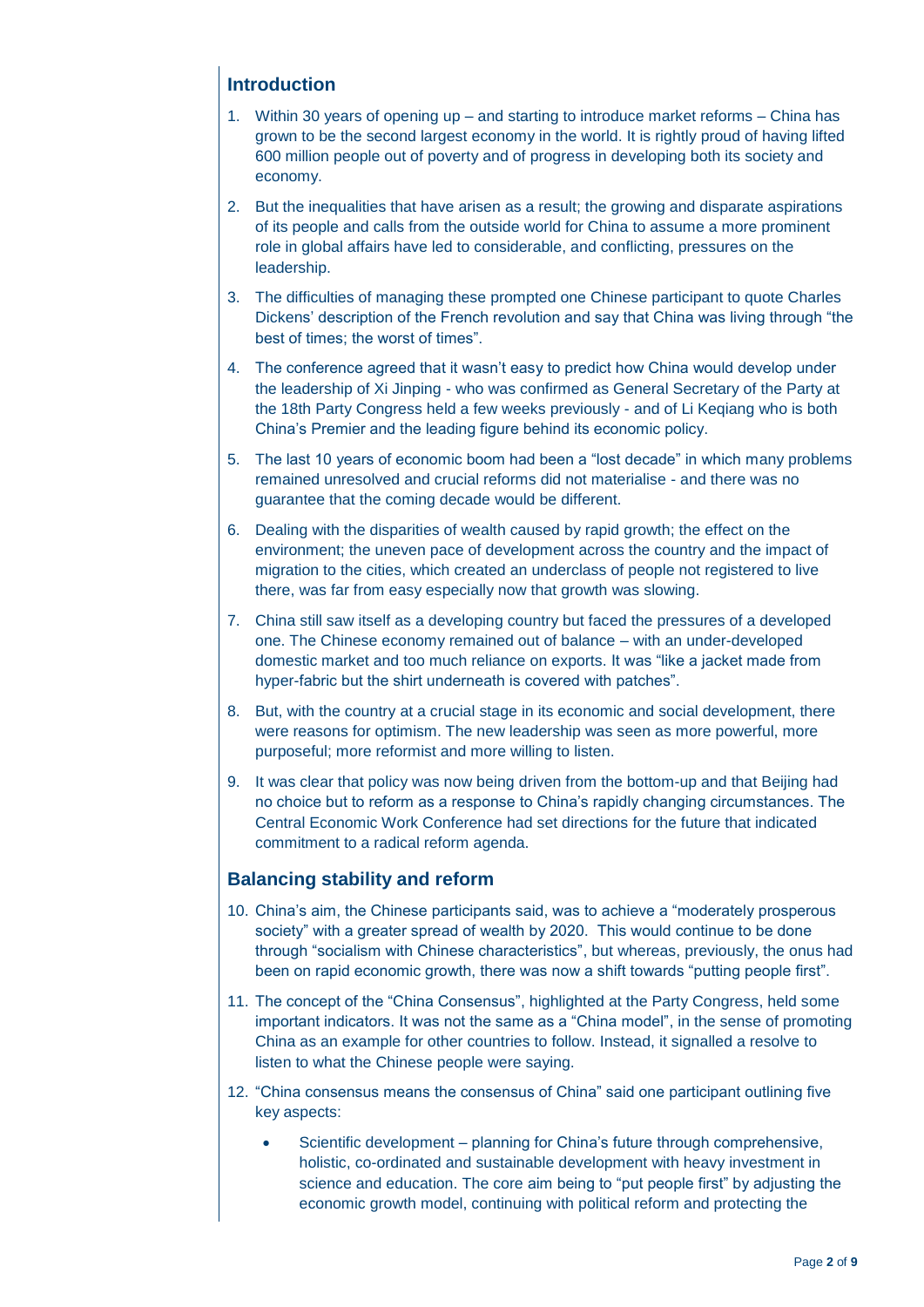environment to create "not only a prosperous but also a beautiful China".

- Adopting policies to continue to reform and open up with particular emphasis on innovation.
- Ensuring stability and harmony. The 18th Party Congress had symbolised this with an orderly change of leadership. At the same time, China would uphold social equity and justice emphasising the rule of law to fight corruption and help maintain social stability.
- Peaceful development, whereby China would not interfere in the internal affairs of other countries; seek "win-win" situations and contribute to strong, sustainable and balanced growth of the world economy through greater co-operation with others.
- Chinese characteristics China has a history of 5,000 years; is a socialist country and, with 1.3 billion people, is the world's largest developing country so it could not, and should not, copy other countries but have confidence in its own development path.
- 13. There was a clear link to recommendations contained in the World Bank's 2030 report that China should:
	- Implement structural reforms to strengthen the foundations for a market-based economy
	- Accelerate the pace of innovation and create an open innovation society
	- Seize the opportunity to go green
	- Expand opportunities and promote social security for all
	- Strengthen the fiscal system
	- Seek mutually beneficial relations with the world
- 14. The difficulty identified by the conference was in answering the question of "whose consensus and on what basis?" – Chinese society was more complex and diverse than at any time in its long history. Divisions between urban-rural; rich-poor; east-west; young and old meant that it was harder than ever before to establish a consensus.
- 15. And the growing wealth gap, regional disparities in the pace of development, demographic pressures caused by an ageing population, and the tensions on family life resulting from the one child policy were set to increase, rather than diminish, tensions.
- 16. The answer to the question of what Chinese people wanted was a simple one they wanted the same things as those in the West.
- 17. The conference heard a poignant account of a wish tree survey carried out by one participant in Chongqing. With the permission of the Chinese authorities, he put up billboards featuring images of trees, like the "wish trees" in Daoist, Buddhist and Confucian temples where people tie their notes about private desires to the branches.
- 18. The results showed that they wanted better education, a more stable society, higher income, more reliable welfare, improved health care, housing and a cleaner environment.
- 19. They also revealed how people had been disconcerted and disorientated as they struggled to reach an accommodation between capitalist-consumer pressures and traditional cultural values. They needed to feel that even if they weren't beneficiaries now, they would be in the future. And they had a deep yearning for a sense of procedural fairness; a challenge for any centralised bureaucracy.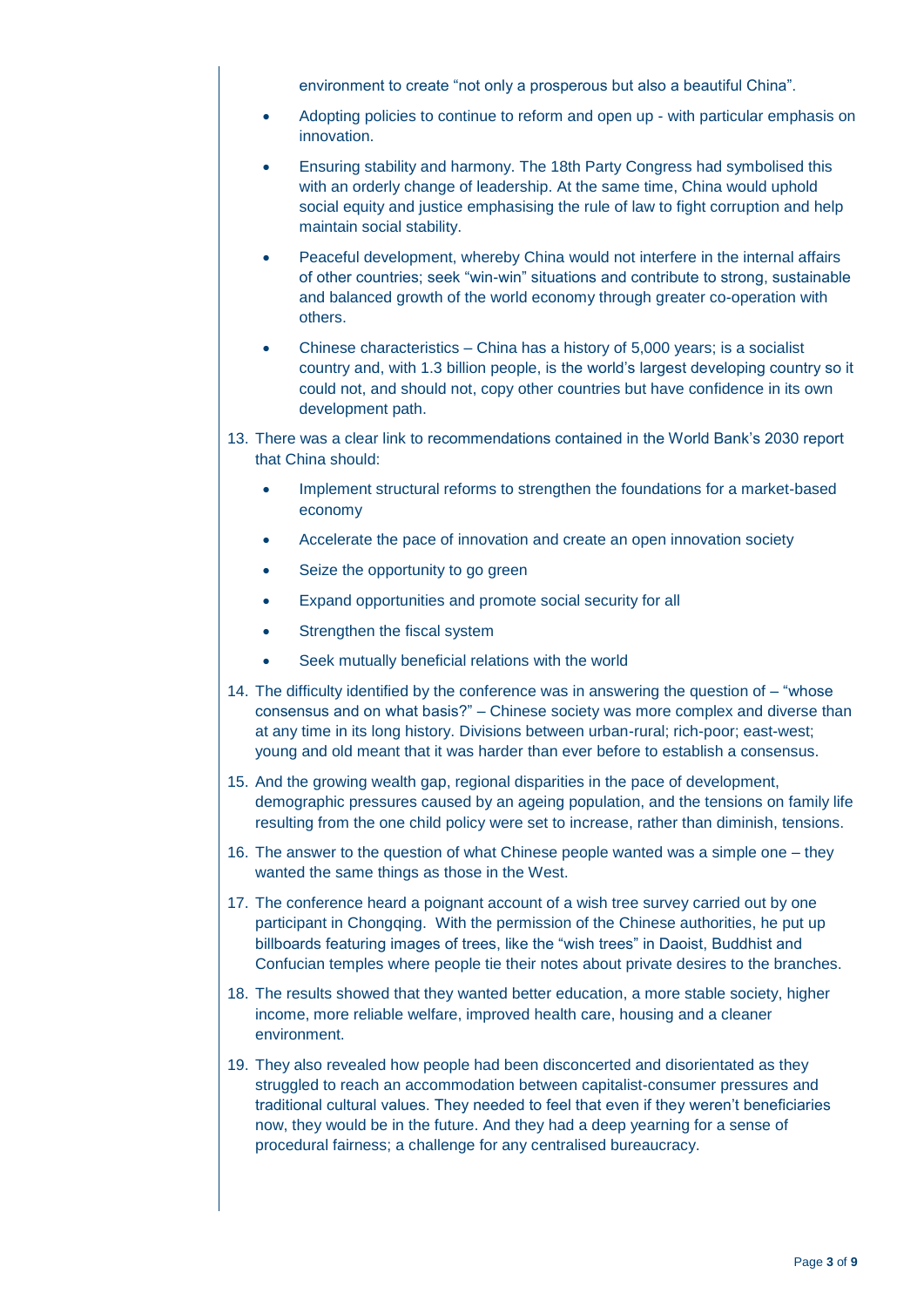### **Towards a fairer system**

- 20. Developing a fairer social security system to cover the whole population was cited during the conference as a top priority for the Chinese government.
- 21. Reform of the *hokou* system was the starting point.
- 22. The *hokou* regime, which dates from 1958, has split China's 1.3 billion people along urban-rural lines. There are 890 million people Iiving in Chinese cities – but 220 million are immigrants from the country who do not have city *hukou* and are thus denied access to basic welfare and services.
- 23. A system of national residence permits, under discussion to replace the *hokou* system, would help to abolish the discrepancy between city and rural systems and enable provision of medical cover and pensions for all.
- 24. But how would this be organised and paid for? The national lottery was seen as one means to provide funding through a strategic reserve fund that would involve government contributions also.
- 25. The conference heard parallels between the impact of China's rapid growth and resurgent interest in the teachings of Confucius – and the industrial revolution in Britain which also led large groups of people to migrate to cities.
- 26. It was the tendency of markets to turn human beings into commodities. As a response, industrialisation in Britain had prompted the rise of organisations such as the cooperative movement, frequently underpinned by religious groups, in which people could find human-scale connections.
- 27. One of the biggest tasks, looking ahead, was for the Communist Party to adapt to the requirements of a more demanding society. In the past, the task was much simpler – to feed the people. Now, with basic needs covered, their aspirations were higher and more difficult to satisfy.
- 28. The conference heard that the last decade had seen a threefold increase in incidents of social protest. To achieve harmony, societies needed to find a way of living with tension and the best way of doing this was through some form of politics.
- 29. This raised issues about the nature of the relationship between the Party and Chinese society. One of the great achievements of the Party over the past three decades has been its ability to adapt to the demands of change. This had been seen with the reform of agriculture after 1978; the economic liberalisation that followed Deng Xiaoping's "Southern Tour" and the reform of state owned enterprises in the second half of the 1990s.
- 30. But the years of economic growth following the 17th Party Congress had been characterised as a lost decade when more could have been done to introduce reforms.
- 31. The question, then, was whether the Party could be responsive to change and the demands of a "multipolar society" or, whether it would become more fearful or complacent. If it went down this path it would face a crisis of legitimacy. Ultimately its legitimacy rested on its capacity to deliver.
- 32. It was crucial to find the right balance between bottom-up and top-down reform. The Party's challenge will be the need to continue to resist the twin temptations of ideological dogmatism and a desire to micromanage the Chinese people while ensuring there are sufficient checks and balances to prevent the abuse of power.

#### **Rules-based systems as a tool for development**

33. Rules-based systems provided a useful tool for development. In his address to the 18th Party Congress, China's outgoing leader Hu Jintao had warned that "if corruption becomes increasingly serious, it will inevitably doom the party and the state" implying that reform to political structures was crucial.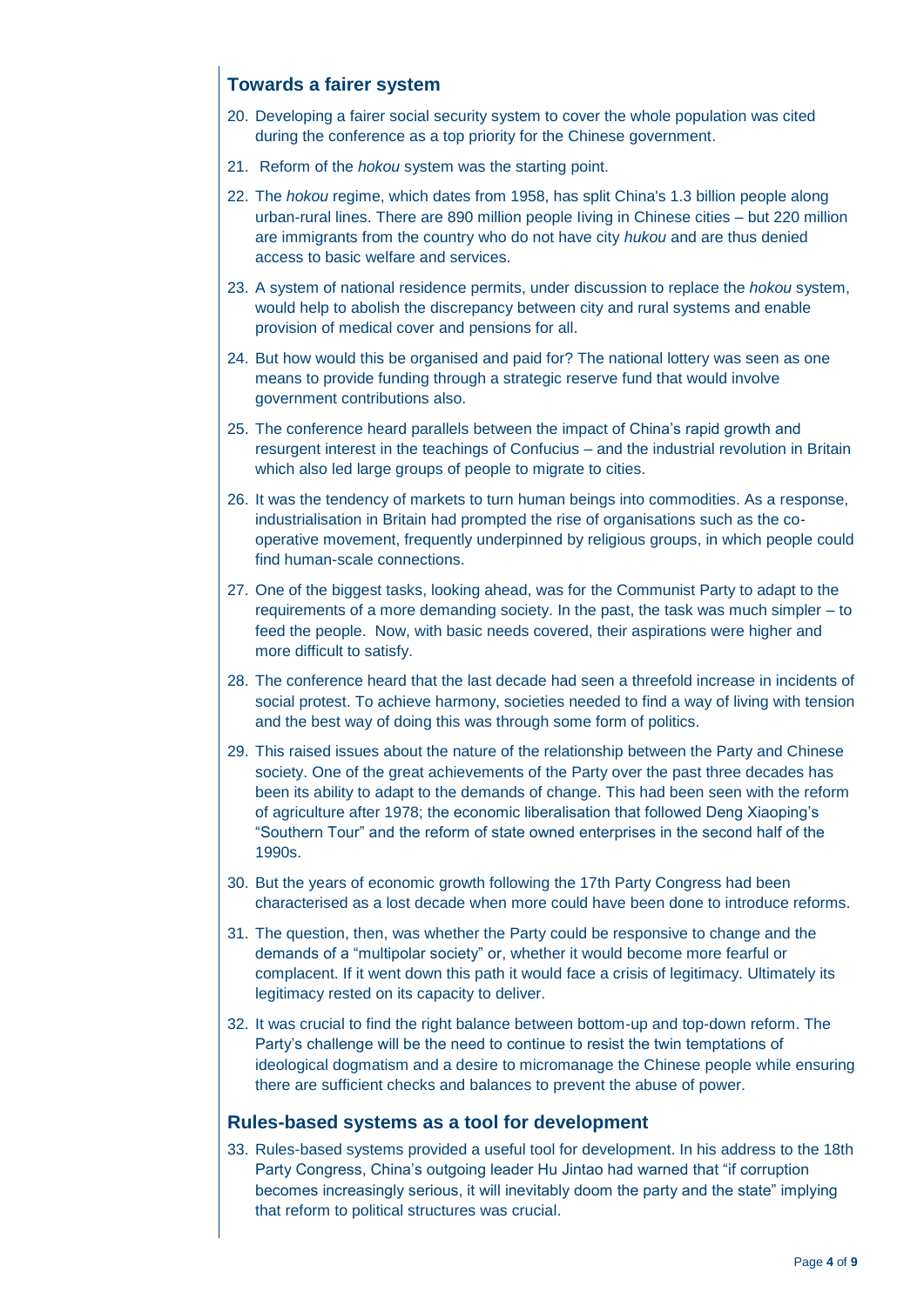- 34. The conference heard a definition of the "rule of law" as being fundamentally about how power is constrained, in all its forms, to ensure that citizens are free from its arbitrary use – whether by state or non-state actors. Five basic principles need to be observed.
	- Citizens are free from the arbitrary use of power and provided with legal certainty.
	- All citizens are treated as equal before the law
	- Accessible and effective justice is available to all citizens
	- Law and order is prevalent so that citizens do not unduly fear that their personal property or security is violated either by agents of the State or by predatory citizens.
	- Human rights are protected both by law and its implementation
- 35. The conference agreed that reforming the rule of law is not simple all states are somewhere on a continuum and the five areas do not necessarily move together. A country can improve in one area – such as law and order - and be quite low on others, such as equality before the law, human rights or non-arbitrary use of power.
- 36. China scores well on public safety and law and order ranking 32nd out of 97 countries in the 2012 World Justice Project Index. Its criminal justice is seen as relatively effective, though compromised by political interference and violation of due process.
- 37. However corruption and arbitrariness characterise the administrative agencies. Civil courts are relatively efficient and accessible but judicial independence is a problem; effective checks on the executive are limited and fundamental rights are weak – particularly the freedom of speech and assembly needed for enforcing the rule of law.
- 38. As China's wages rise, its currency stabilises at a higher rate and oil costs force manufacturing closer to home, China will need to compete on a more equal playing field with the rest of the world.
- 39. It has many comparative advantages: an educated workforce, a skilled labour market, people who work hard. Improving the rule of law can help it compete globally and increase the development needed for a more equal and harmonious society.
- 40. It was stressed that the state alone cannot create the rule of law it must be an inclusive process with people empowered to help. The state and society could be seen as two wheels of a cart – they must turn together for the cart to move.
- 41. Reform must begin with the power structure and cannot rest on the good will of individual reformers. Instead, power must be corralled through the structures of vertical and horizontal accountability. Genuine devolution and cutting regulation can help.

## **The future of democratic capitalism**

- 42. Western participants called for the "need for modesty" with regard to these issues.
- 43. The greatest single challenge for the West in engaging with China over the next decade is to get its own house in order. Many of the contradictions in Western countries' reaction to the rise of China were due to their own weaknesses, made manifest by the financial crisis.
- 44. The issue was not whether the so-called China model was better than liberal democracy, or whether state capitalism, "industrial consolidation" and the "concentration of capital" were better than market liberalisation and the emphasis on small and medium-sized enterprises.
- 45. The real challenge was different. Western policy-makers found themselves in a position where they needed to demonstrate to their own peoples, as well as to other countries, that democratic capitalism is not only virtuous but effective.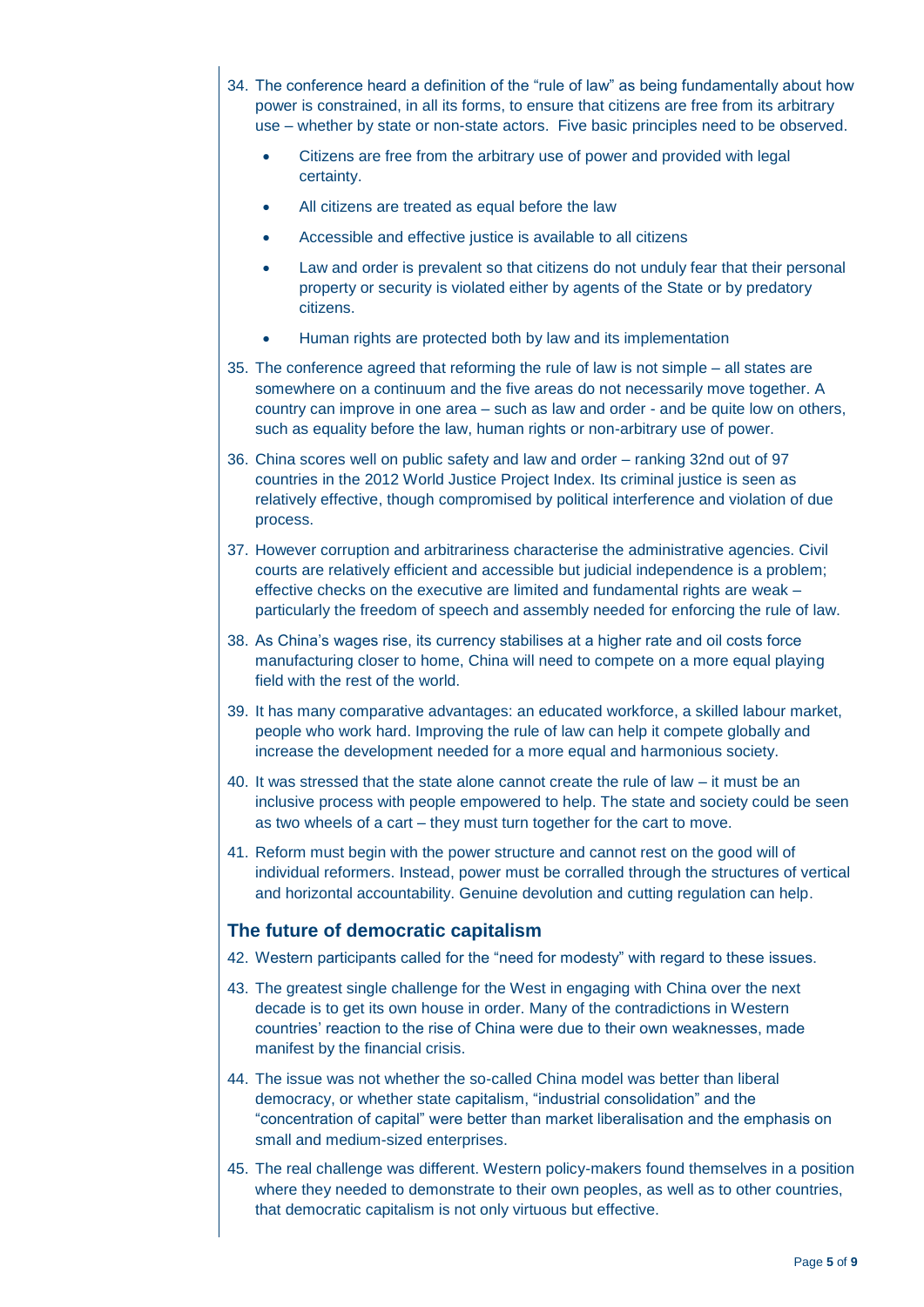- 46. China's ambition to double GDP in a decade, and disposable income in the decade beginning 2020, posed real challenges for the European Union with regard to trade policy in particular.
- 47. But there are many different problems faced by China and the West that need a common approach at the international level. The rules-based system, with its reliance on soft laws, conventions and best practise, had been mainly drawn up by Western powers. It needed the new economic powers to be equally involved; more flexibility in dealing with challenges and the recognition of more common than different challenges.
- 48. The UK needed to rebalance its economy away from consumer-debt led consumption and growth and to engage more deeply in commercial relationships with other nations. There were considerable differences between them - China was a developing economy; the UK a mature one - but the shape of the Chinese and British economies was set to converge as China shifted from a high-cost labour market to a less expensive one.
- 49. Britain and China had much to gain from working together education was one area that presented particular opportunities. There were over 100,000 Chinese university students in the UK. Many British schools have set up sites in China and many Chinese students came to British schools.
- 50. The Confucius Institutes were increasing knowledge of China and providing opportunities for young people to learn mandarin and engage really effectively with the country and its people.
- 51. China was seeking to open up the higher education system to promote a greater culture of entrepreneurship and more effective links between education and employers thus providing greater potential for students to choose the right career path.
- 52. UK schools could learn from the Chinese focus on the sciences and mathematics.

#### **Meeting the needs of an ageing population**

- 53. China's concern about the impact of demographic change also provided an opportunity for China and Western countries to work together and learn from each other.
- 54. In 2012, 185 million people, or 13.7%, of China's population were over 60 and that is set to rise sharply reaching 487 million, or 35% of the population by 2053 - with a concomitant decrease in the working age population.
- 55. This is leading to important social change; in 2015 there will be 221 million over 60s, including 51 million "empty nesters," or elderly people whose children no longer live with them.
- 56. Ability to care for the elderly will decrease; service industry and other sectors will be impacted.
- 57. China has been looking at developed countries in order to reduce uncertainties and risks.
- 58. European countries have been addressing these issues by developing policies to promote active and healthy ageing – such as those included in Europe's 2020 strategy to encourage "smart" policies for sustainable and inclusive growth which can help people to stay longer in the workforce.
- 59. The advantages are manifest in terms of boosted national income, material and physical benefits for those concerned and reduced pensions costs. Sharing information on pension provision is an area where the EU and China can cooperate. China had the largest pension system in the world. The pension and medical insurance systems needed to be better integrated and to provide cover for urban and rural dwellers and migrants also.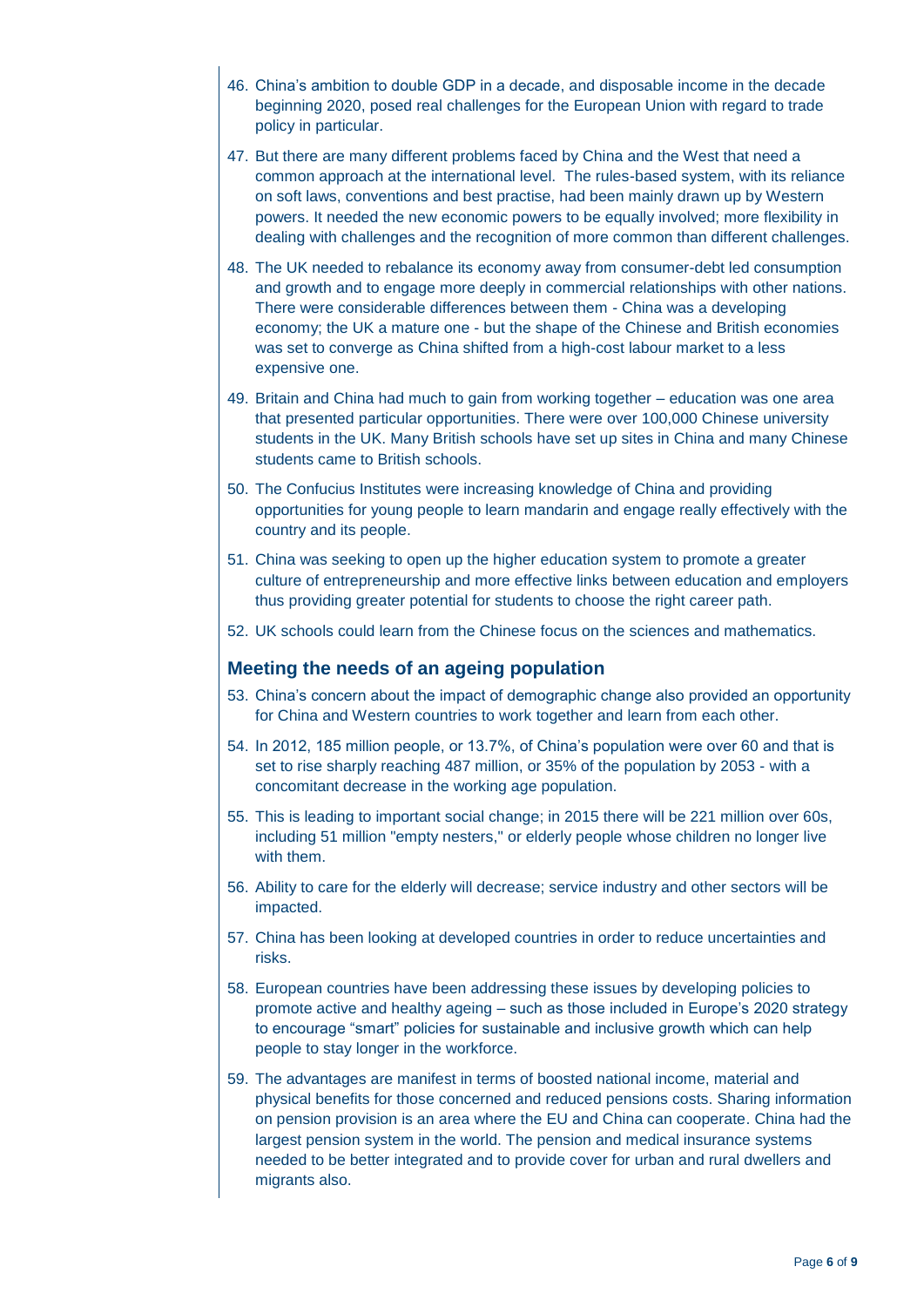# **Managing migration**

- 60. Balancing migratory flows was also seen as an area where knowledge could be shared.
- 61. For years, China had had an abundant labour force but the last decade saw a reversal. Where, 10 years ago, there had been 100 people for every 60 jobs; now there were 100 for every 108.
- 62. Costs were going up and that meant employers did not always register their employees. Countries in South East, such as Bangladesh were supplying labour. But this was creating social tensions and greater demand for public services as well as challenges to China's homogeneous culture.

### **Catching up**

- 63. China's industrial policy was highlighted as a success with the persistent determination to nurture a large group of globally competitive firms; reform of state-owned enterprises (SOEs) and state industrial policy support for national champion firms in strategic industries.
- 64. There had been real technical progress in key sectors including electricity generation and distribution, railways, oil and gas, aircraft and banks. China's largest SOEs have made substantial technical advances supported by surging growth in domestic demand.
- 65. Aviation was a good barometer of prosperity. Before 1974 it wasn't possible to visit China as a tourist – in 2011 there were 135 million inbound tourists to China. China would probably be the world's largest tourist destination by the end of the decade. Beijing was already the second largest airport in the world. "Where there's flying; there's buying," said one participant.
- 66. There were 70 Chinese firms in the Fortune 500 index, more than any country apart from the USA; four of the top 10 banks in the FT 500 were Chinese including the No 1 Industrial and Commercial Bank of China (ICCB) and No 2 China Construction Bank (CCB).
- 67. This challenged the Washington Consensus view of transition which argues that rapid privatisation was the only way forward. China's bureaucrats were deeply involved in business but China had caught up with, and overtaken, many of the world's leading firms from most high income countries, including Japan and Germany.
- 68. But the fact that China's large state owned enterprises have high revenue, profits and market capitalisation does not mean that they are globally competitive firms.
- 69. China was adopting the concept of social corporate responsibility and heeding calls for the heads of state-owned enterprises to be professional, corporate managers.
- 70. But there were often strong vested interests fighting against SOE reform even though there had been calls for the cultural change required to recognise that public-private sector partnerships could be the best way to reform.
- 71. China is more open to foreign direct investment than any other large latecomer country and in sectors open to FDI multinational firms occupy a large share of the Chinese market. Most sales revenue of China's SOEs comes from the domestic market in sectors protected from direct competition with the world's leading firms: banks, telecoms, oil and gas, power generation and distribution, metals/mining and construction.
- 72. But there was a strong global trend towards industrial and sectorial consolidation with a handful of giant firms occupying up to 50% of the whole global market in sectors ranging from commercial aerospace and automobiles to beverage and confectionary.
- 73. And Chinese firms have a negligible share of international markets in high/mid-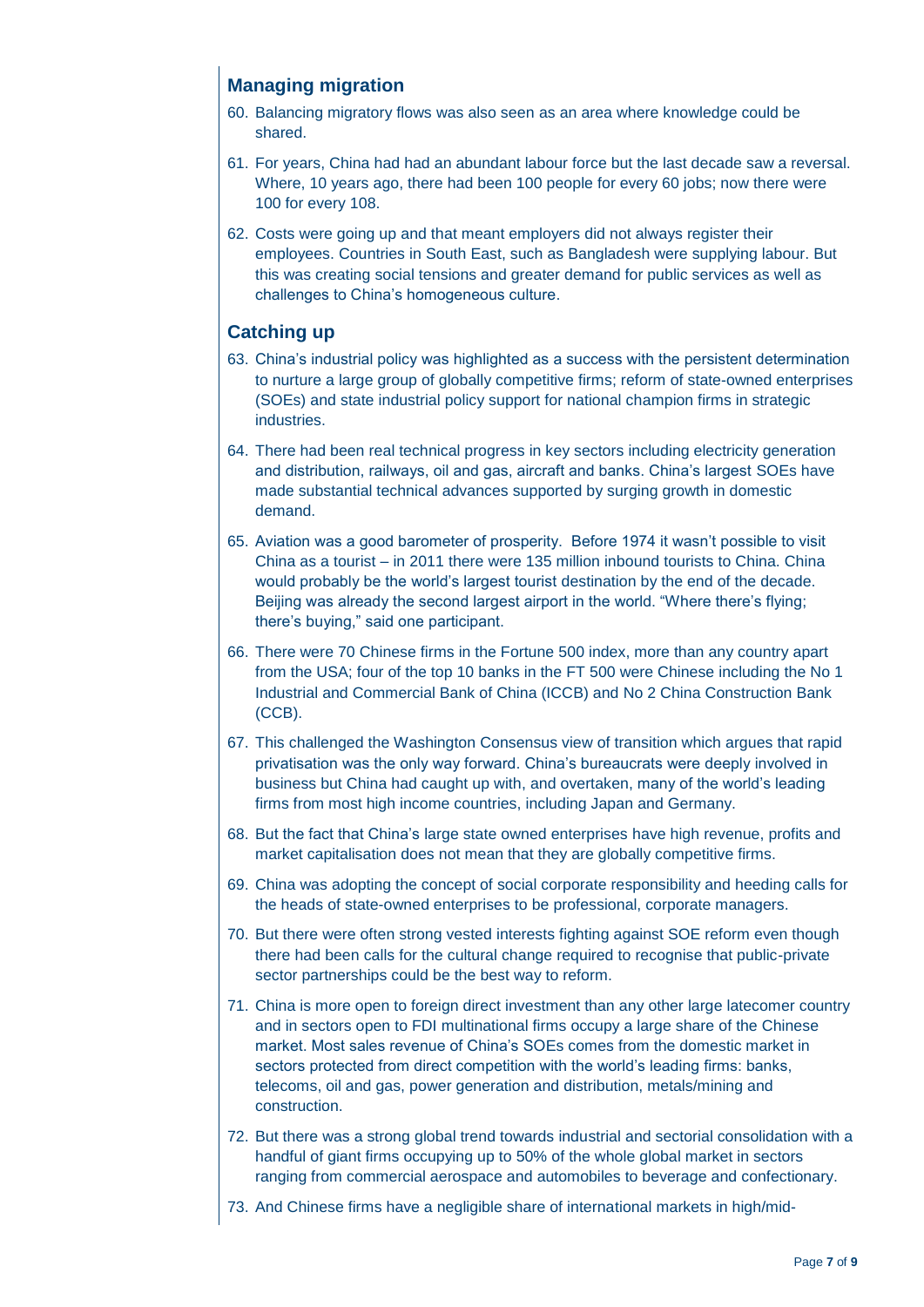technology products, branded consumer goods and service industries. This was seen as a remarkable fact for the world's largest economy.

- 74. China still faced an immense challenge if it was to achieve its goal of nurturing a group of indigenous firms that can compete on international markets and there was no "quick fix" for catching up. The high level of global industrial concentration means that simply changing the ownership structure of Chinese SOEs would not be sufficient to permit extensive "catch-up" with leading global firms from the high income countries.
- 75. Chinese companies needed to heed President Hu Jintao's warning at the Party Congress that they should expand their overseas presence at a higher rate, enhance their co-operation in an international environment and develop a number of world class operations.
- 76. Similar concerns applied to the financial system. The price of money was kept artificially low. Reform of the financial system meant that 50% of it was no longer under government control and needed some form of regulation. A shadow system of unregulated credit was in place which had driven interest rate liberalisation and which the government needed to balance in the formal system.
- 77. The major issue thirty years of credit misallocation could be transformed to reflect market prices. Liberalisation of the Qualified Foreign Institutional system would also allow more international capital into the system. Furthermore, current rules on the stock-market restrict improvements in generating premiums such as insurance premiums that could help provide welfare.
- 78. Price reform was also essential, particularly with regard to water and sources of energy such as coal. Current World Bank estimates suggested they were as low as 25% of what they should be.
- 79. And there were calls for land to be privatised as part of agricultural sector reform. Strategies based on self-sufficiency did not make sense in the context of rising domestic demand.
- 80. There were ideological reservations about privatising land but it could be done fairly through local government land auctions thus boosting revenue that could, again, be used to fund social welfare.

### **Towards green growth**

- 81. The need to safeguard the environment and conserve energy had only been recognised in China in the last 10 years but there was now a high level of awareness throughout the population.
- 82. And the importance of this issue had been recognised by the 18th Party Congress which decreed that ecological protection should be an integral part of economic – and urban planning in particular.
- 83. Some blamed the West for pollution "we produce cloth for developed countries and sacrifice our environment" said one participant.
- 84. But technological innovation in western countries was providing answers aircraft were now 25% more efficient in their use of energy. The conference heard of other initiatives such as the development of sustainable biofuels using waste material. The challenge lay in turning technological reality into commercial success.

### **Conclusion**

#### **Strategic adjustment**

85. Attention given to the 18th Party Congress reflected the importance which the rest of the world gave to the change in China which was deemed as significant as the US presidential election.